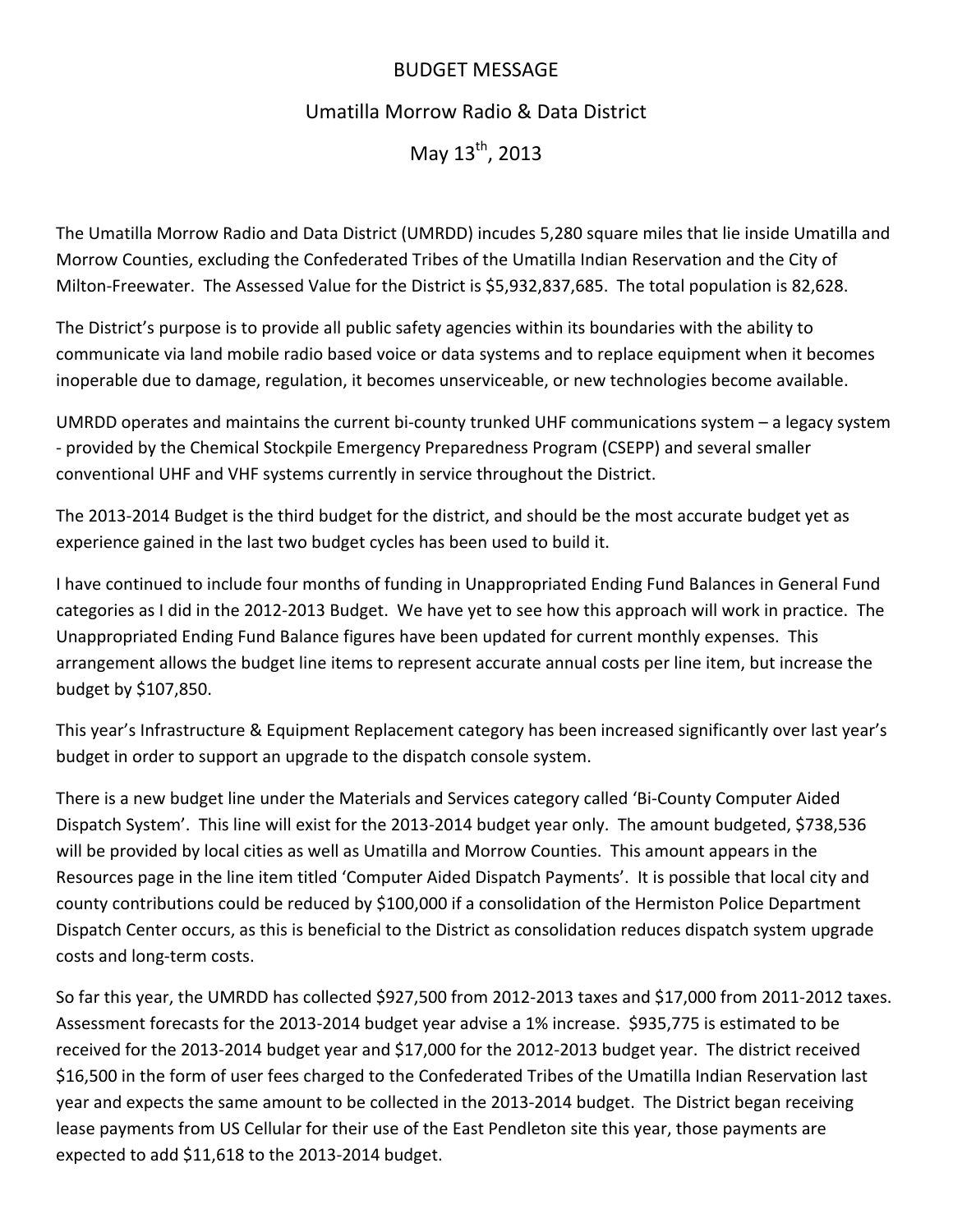The budget will be broken down by section explained line by line below.

- I. Personnel Services
	- A. Administrator Salary: This item has increased 3.0% from last year.
	- B. Administrative/Technical Assistant Salary: This item has been increased from last year's budget to reflect a step up to \$40,000 (an increase of \$1,000/year as of May 2013) and an increase of 1.7% (\$680) for COLA as well as \$2,000 for possible overtime.
	- C. Payroll Taxes: Based on historical cost and increases in salaries.
	- D. PERS: Based on historical cost and increases in salaries.
	- E. Medical Insurance: The District pays \$1,000 per month towards each employee's medical insurance costs. This item has increased as the District Administrator has elected to take the District's offer.
	- F. Workers Comp: Based on historical cost and increases in salaries.
	- G. Life Insurance: For both employees, quoted cost.
	- H. Long Term Disability: For both employees, quoted cost.
- II. Materials and Services
	- A. Professional Services: For small projects outside of the District Administrator's field of expertise.
	- B. Voice System Maintenance: Based on historical costs.
	- C. IT Services: The district is contracting with Umatilla County for quarter‐time employment of one IT specialist that will be available to UMRDD for maintenance of system infrastructure as well as IT support.
	- D. Microwave System Maintenance: Based on a quote from Day Wireless and historical costs.
	- E. Subscriber Unit Maintenance: Historical costs.
	- F. Office Supplies and Maintenance: Estimation of costs associated with the District Administrator's office equipment and consumables.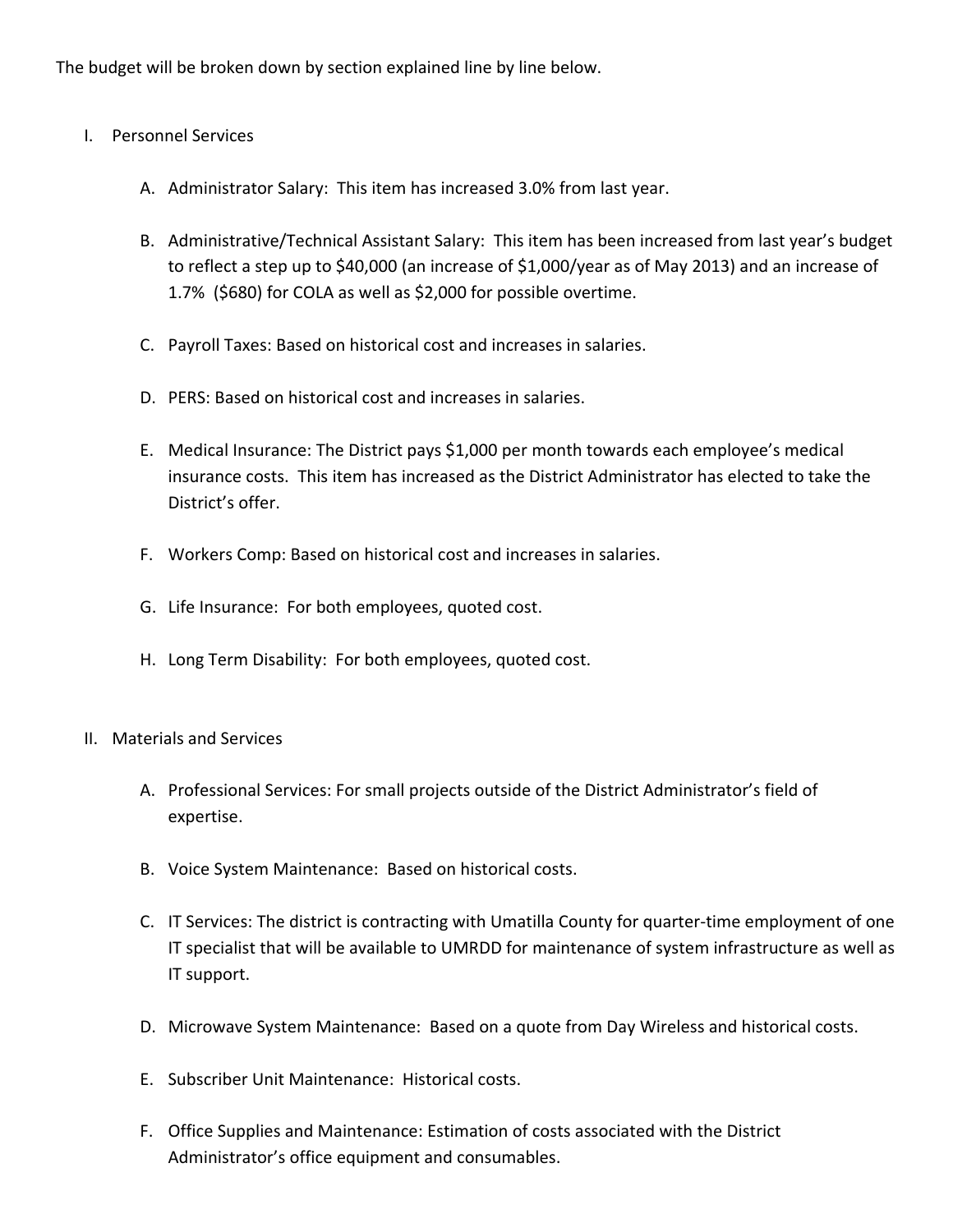- G. Notifications and Publication: Estimation of costs associated with required publications.
- H. Training/Travel: This item will provide funding for one training at Motorola's training center in Schaumburg, IL as well as attendance for the Administrative/Technical Assistant, the District Administrator, and a Board Member at the 2014 IWCE in Las Vegas NV. It will also fund travel to meetings and training sessions in the region including the annual SDAO conference.
- I. Office Space Rent: Historical costs.
- J. Warehouse Rent: No longer required.
- K. Dues/Fees: Estimation based on professional association dues, audit submission fee, and other fees.
- L. Subscriber Unit Software Maintenance: Based on historical costs.
- M. Insurance: Historical costs.
- N. Annual Audit: Cost of audit from Barnett & Moro, Pc.
- O. Quarterly Bookkeeping Review: No longer required.
- P. Elections: Based on historical costs.
- Q. Cell Phone and Data Card: Based on historical costs.
- R. Protective Clothing and Equipment: Clothing and safety equipment for the District Administrator and the Administrative/Technical Assistant.
- S. Test Equipment Maintenance: Historical cost of calibration/repair of one piece of test equipment.
- T. Vehicle Expenses: Based on historical costs and the cost of continuing to outfit a new vehicle as well as maintaining the communications trailer.
- U. Legal Expenses: Minimal costs are expected, but funds should be available.
- V. Board Expenses: Historical costs.
- W. Bookkeeping Contract: Historical costs.